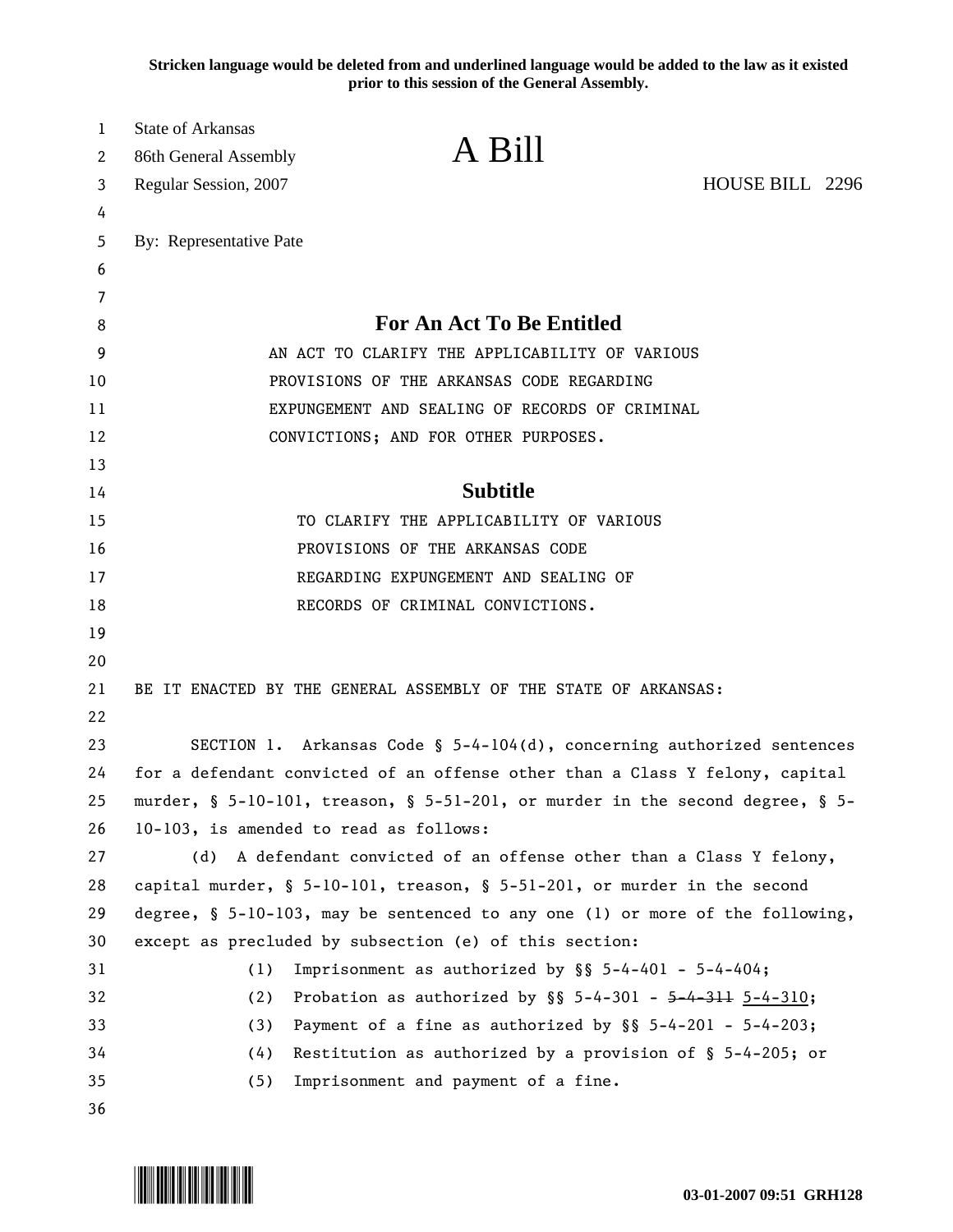1 SECTION 2. Arkansas Code § 5-4-104(e), concerning offenses for which a 2 court may not suspend imposition of sentence as to a term of imprisonment nor 3 place the defendant on probation, is amended to read as follows: 4 (e)(1)(A) The court shall not suspend imposition of sentence as to a 5 term of imprisonment nor place the defendant on probation for the following 6 offenses: 7 (i) Capital murder, § 5-10-101; 8 (ii) Treason, § 5-51-201; 9 (iii) A Class Y felony, except to the extent 10 suspension of an additional term of imprisonment is permitted in subsection 11 (c) of this section; 12 (iv) Driving while intoxicated, § 5-65-103; 13 (v) Murder in the second degree, § 5-10-103, except 14 to the extent suspension of an additional term of imprisonment is permitted 15 in subsection (c) of this section; or 16 (vi) Engaging in a continuing criminal enterprise, 17 former § 5-64-414 5-64-405. 18 (B)(i) In any other case, the court may suspend imposition 19 of sentence or place the defendant on probation, in accordance with §§ 5-4- 20 301 - 5-4-311 5-4-310, except as otherwise specifically prohibited by 21 statute. 22 (ii) The court may not suspend execution of 23 sentence. 24 (2) If the offense is punishable by fine and imprisonment, the 25 court may sentence the defendant to pay a fine and suspend imposition of the 26 sentence as to imprisonment or place the defendant on probation. 27 (3)(A) The court may sentence the defendant to a term of 28 imprisonment and suspend imposition of sentence as to an additional term of 29 imprisonment. 30 (B) However, the court shall not sentence a defendant to 31 imprisonment and place him or her on probation, except as authorized by § 5- 32 4-304. 33 34 SECTION 3. Arkansas Code Title 5, Chapter 4, Subchapter 1 is amended 35 to add an additional section to read as follows: 36 5-4-105. Expungement and sealing options.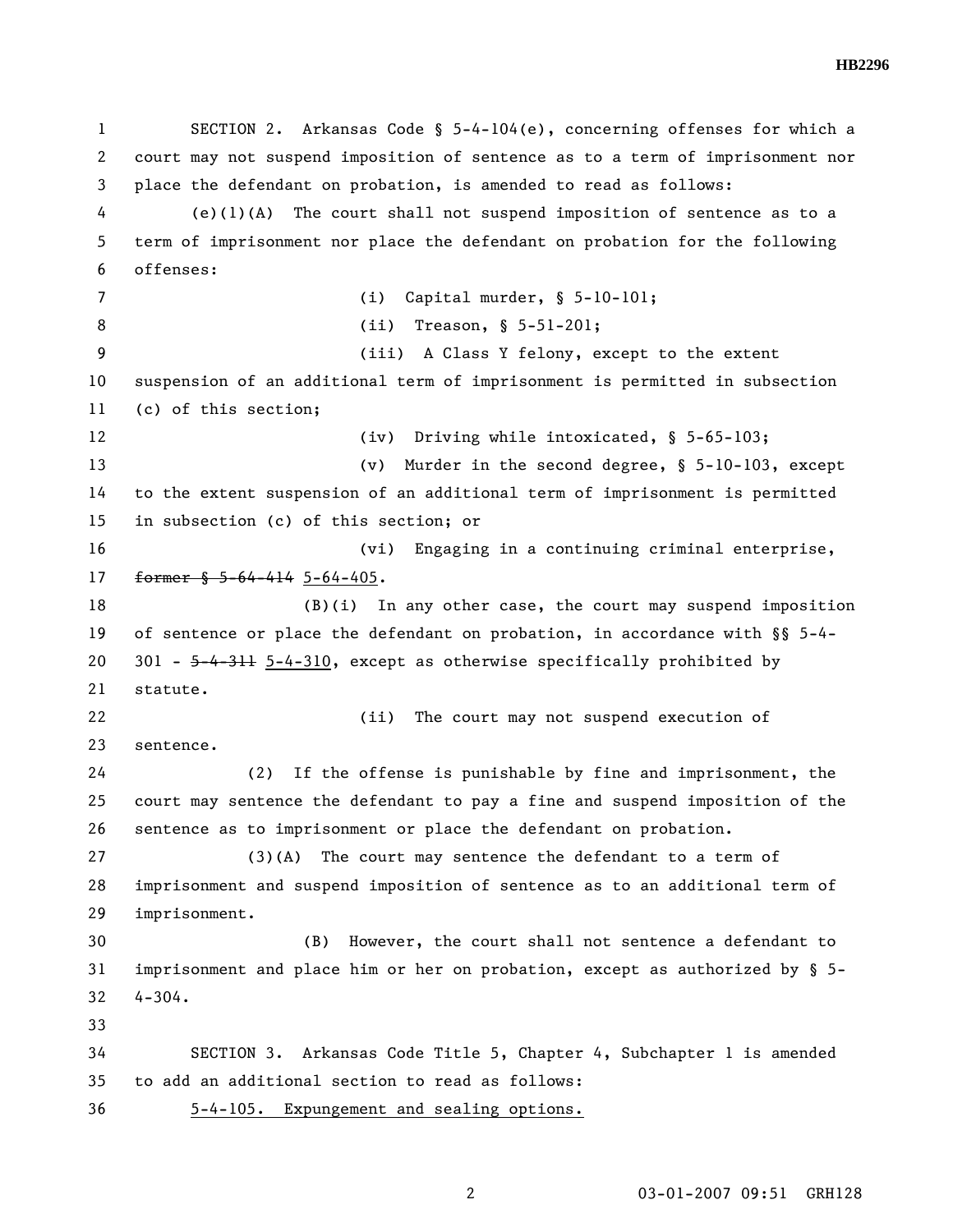| 1  | An expungement or sealing of the records of a criminal prosecution<br>(a)     |
|----|-------------------------------------------------------------------------------|
| 2  | in which a plea of guilty or nolo contendere has been entered or in which a   |
| 3  | defendant was found guilty at trial is governed by the following provisions   |
| 4  | of law:                                                                       |
| 5  | (1) If no judgment of guilt is entered as a consequence of a                  |
| 6  | plea of guilty or nolo contendere, eligibility for an expungement or a        |
| 7  | sealing of the records of the criminal prosecution is governed by §§ 16-93-   |
| 8  | $301 - 16 - 93 - 303$ ; and                                                   |
| 9  | (2) If a judgment of guilt is entered as a consequence of a plea              |
| 10 | of guilty or nolo contendere or after a finding of guilt by a judge or a      |
| 11 | jury, eligibility for an expungement or a sealing of the records of the       |
| 12 | criminal prosecution is governed by § 16-93-1201 et seq.                      |
| 13 | (b) Eligibility for an expungement or a sealing of the records of a           |
| 14 | criminal prosecution that was terminated by an acquittal, dismissal, or nolle |
| 15 | prosequi is governed by § 16-90-906.                                          |
| 16 | The procedure for an expungement or a sealing of the records of a<br>(c)      |
| 17 | criminal prosecution is governed by § 16-90-901 et seq.                       |
| 18 |                                                                               |
| 19 | SECTION 4. Arkansas Code § 5-4-311 is repealed.                               |
| 20 | 5-4-311. Discharge and dismissal.                                             |
| 21 | (a) If a judgment of conviction was not entered by the court at the           |
| 22 | time of suspension or probation and the defendant fully complies with the     |
| 23 | conditions of suspension or probation for the period of suspension or         |
| 24 | probation, the court shall discharge the defendant and dismiss any            |
| 25 | proceedings against him or her.                                               |
| 26 | $(b)(1)$ Subject to the provisions of $\S$ 5-4-501 - 5-4-504, a person        |
| 27 | against whom proceedings are discharged or dismissed under subsection (a) of  |
| 28 | this section may seek to have the criminal record sealed, consistent with the |
| 29 | procedures established in § 16-90-901 et seq.                                 |
| 30 | (2) This subsection does not apply if:                                        |
| 31 | (A) The person applying for discharge has been convicted                      |
| 32 | of a sexual offense as defined by § 5-14-101 et seq.; and                     |
| 33 | (B) The victim was under eighteen (18) years of age.                          |
| 34 |                                                                               |
| 35 | Arkansas Code § 5-10-101(c), concerning punishment for<br>SECTION 5.          |
| 36 | capital murder, is amended to read as follows:                                |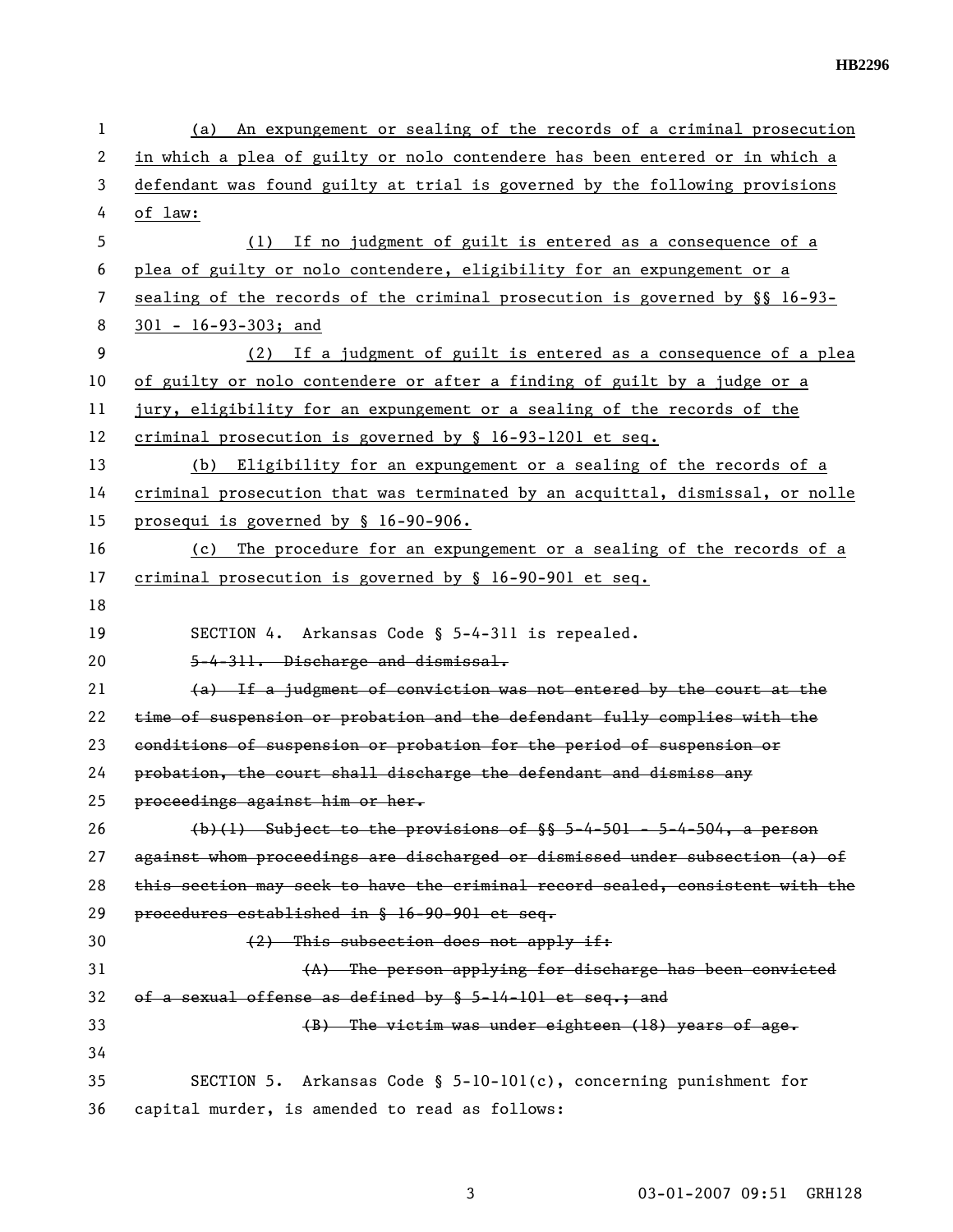1 (c)(1) Capital murder is punishable by death or life imprisonment 2 without parole pursuant to §§ 5-4-601 - 5-4-605, 5-4-607, and 5-4-608. 3 (2) For any purpose other than disposition under §§ 5-4-101 - 5- 4 4-104, 5-4-201 - 5-4-204, 5-4-301 - 5-4-308, 5-4-310, <del>5-4-311,</del> 5-4-401 - 5-4-5 404,  $5-4-501 - 5-4-504$ ,  $5-4-601 - 5-4-605$ ,  $5-4-607$ , and  $5-4-608$ , capital 6 murder is a Class Y felony. 7 8 SECTION 6. Arkansas Code § 5-51-201 is amended to read as follows: 9 5-51-201. Treason. 10 (a) Treason against the state shall consist only in: 11 (1) Levying war against the state; or 12 (2) Adhering to the state's enemies, giving them aid and 13 comfort. 14 (b) No person shall be convicted of treason unless on: 15 (1) The testimony of two (2) witnesses to the same overt act; or 16 (2) The person's own confession in open court. 17 (c) Treason is punishable by death or life imprisonment without parole 18 pursuant to §§ 5-4-601 - 5-4-605, 5-4-607, and 5-4-608. 19 (d) For all purposes other than disposition under §§ 5-4-101 - 5-4- 20 104,  $5-4-201 - 5-4-204$ ,  $5-4-301 - 5-4-309$ ,  $5-4-311$ ,  $5-4-401 - 5-4-404$ ,  $5-4-$ 21 501 - 5-4-504, 5-4-601 - 5-4-605, 5-4-607, and 5-4-608, treason is a Class A 22 felony. 23 24 SECTION 7. Arkansas Code § 5-64-413 is repealed. 25 5-64-413. Probation - Discharge and dismissal.  $26$  (a) When any person who has not previously pleaded guilty or been 27 found guilty of any offense under this chapter or under any statute of the 28 United States or of any state relating to a narcotic drug, marijuana, 29 stimulant, depressant, or a hallucinogenic drug pleads guilty to or is found 30 guilty of possession of a controlled substance under § 5-64-401, with the 31 exception of a conviction for possession of a substance listed under Schedule 32 I, the court without entering a judgment of guilt and with the consent of the 33 defendant may defer further proceedings and place the defendant on probation 34 for a period of not less than one (1) year under such terms and conditions as 35 may be set by the court. 36 (b) The court may require as a condition for probation that the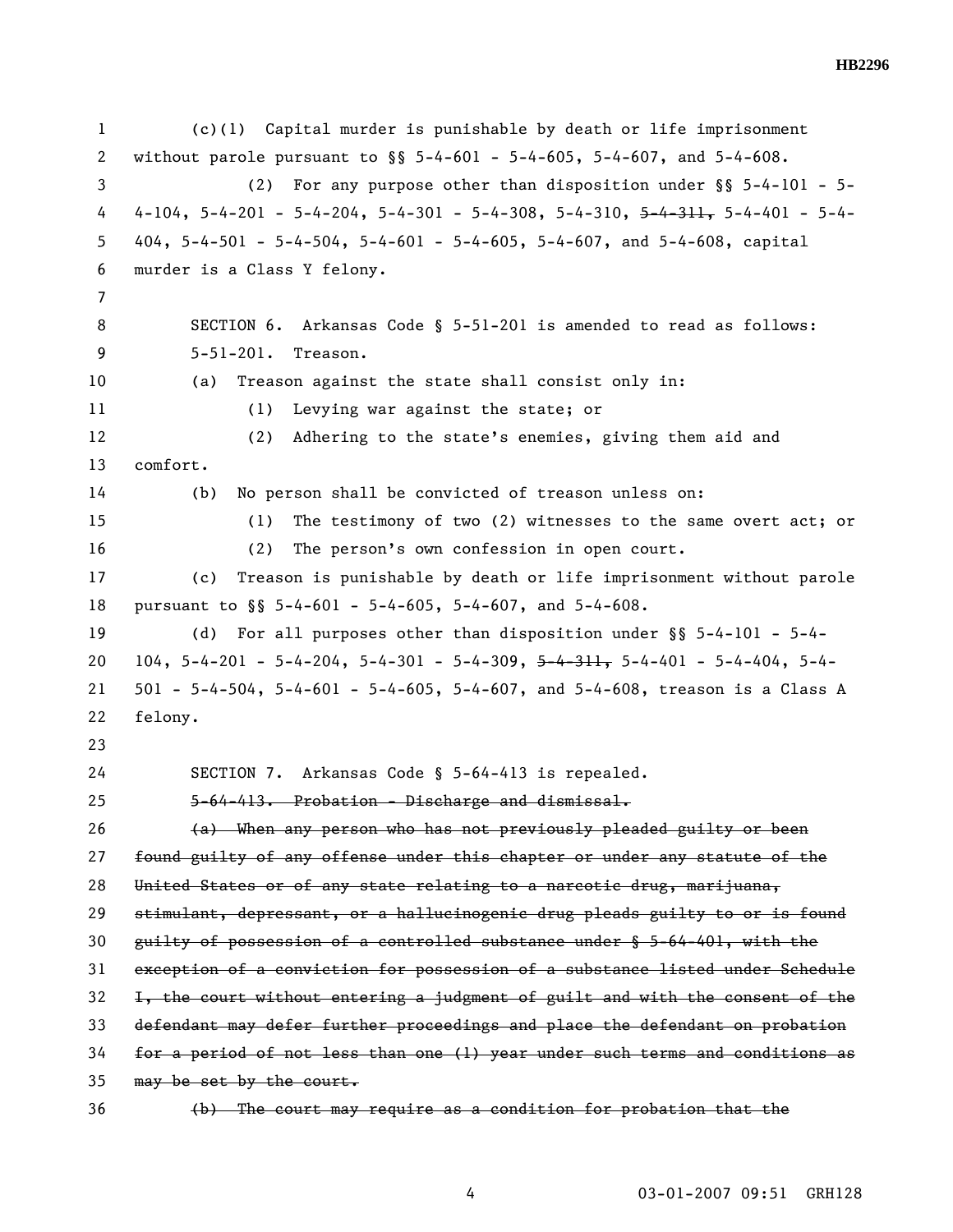1 defendant undergo an evaluative examination by a physician or medical 2 facility approved by the court and, if warranted, undergo in-patient or out-3 patient treatment and rehabilitation for drug abuse. 4 (c) Upon violation of a term or condition, the court may enter an 5 adjudication of guilt and proceed as otherwise provided.  $6$  (d)(1) Upon fulfillment of the terms and conditions, the court shall 7 discharge the person and dismiss the proceedings against him or her. 8 (2) Discharge and dismissal under this section shall be without 9 adjudication of guilt and is not a conviction for purposes of this section or 10 for purposes of disqualifications or disabilities imposed by law upon 11 conviction of a crime, including the additional penalties imposed for a 12 second or subsequent conviction under § 5-64-408. 13 (3) There may be only one (1) discharge and dismissal under this 14 section with respect to any person. 15 (4) A person against whom proceedings are discharged or 16 dismissed may seek to have the criminal records sealed, consistent with the 17 procedures established in § 16-90-901 et seq. 18 19 SECTION 8. Arkansas Code § 16-90-901 is amended to read as follows: 20 16-90-901. Definition. 21 (a)(1) As used in §§ 5-64-407, 5-4-311, 16-90-601, 16-90-602, 16-90-22 605, 16-93-301 - 16-93-303, and 16-93-1207, "expunge" shall mean that the 23 record or records in question shall be sealed, sequestered, and treated as 24 confidential in accordance with the procedures established by this 25 subchapter. 26 (2) Unless otherwise provided by this subchapter, "expunge" 27 shall not mean the physical destruction of any records. 28 (3) No person who is found guilty of or pleads guilty or nolo 29 contendere to a sexual offense as defined in this section and in which the 30 victim was under the age of eighteen (18) years shall be eligible to have the 31 offense expunged under the procedures set forth in this subchapter. 32 (b) For purposes of this subchapter, "sexual offense" shall be defined 33 as conduct prohibited by § 5-14-101 et seq., §§ 5-26-202, 5-27-602, 5-27-603, 34 5-27-605, 16-93-303(a)(1)(B), and any other subsequently enacted criminal law 35 prohibiting sexual conduct with a child. 36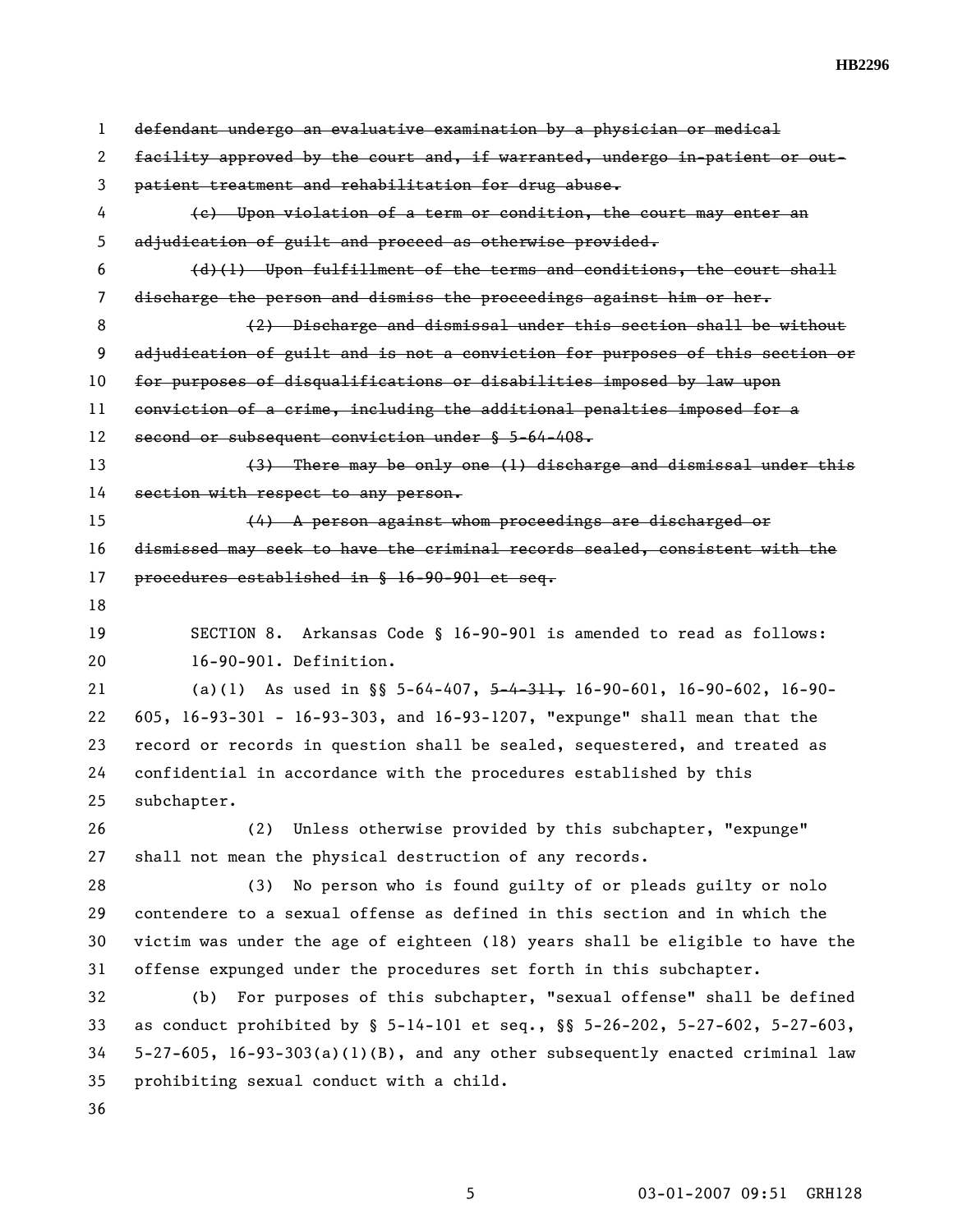1 SECTION 9. Arkansas Code § 16-93-303 is amended to read as follows: 2 16-93-303. Procedure.

3 (a)(1)(A)(i) Whenever an accused enters a plea of guilty or nolo 4 contendere prior to an adjudication of guilt, the judge of the circuit or 5 district court, in the case of a defendant who has not been previously 6 convicted of a felony, without making a finding of guilt or entering a 7 judgment of guilt and with the consent of the defendant may defer further 8 proceedings and place the defendant on probation for a period of not less 9 than one (1) year, under such terms and conditions as may be set by the 10 court.

11 (ii) A sentence of a fine or an assessment of court 12 costs against a defendant does not negate the benefits provided by this 13 section or cause the probation placed on the defendant under this section to 14 constitute a conviction except under subsections (c), (d), and (e) of this 15 section.

16 (B) However, no person who is found guilty of or pleads 17 guilty or nolo contendere to a sexual offense as defined by § 5-14-101 et 18 seq. and §§ 5-26-202, 5-27-602, 5-27-603, and 5-27-605 in which the victim 19 was under eighteen (18) years of age shall be eligible for expungement of the 20 record under this subchapter.

21 (2) Upon violation of a term or condition, the court may enter 22 an adjudication of guilt and proceed as otherwise provided.

23 (3) Nothing in this subsection shall require or compel any court 24 of this state to establish first offender procedures as provided in §§ 16-93- 25 301 - 16-93-303, nor shall any defendant be availed the benefit of §§ 16-93- 26 301 - 16-93-303 as a matter of right.

27 (b) Upon fulfillment of the terms and conditions of probation or upon 28 release by the court prior to the termination period thereof, the defendant 29 shall be discharged without court adjudication of guilt, whereupon the court 30 shall enter an appropriate order which shall effectively dismiss the case, 31 discharge the defendant, and expunge the record, if consistent with the 32 procedures established in § 16-90-901 et seq.

33 (c) During the period of probation described in subdivision

 $34$  (a)(1)(A)(i) of this section, a defendant is considered as not having a

35 felony conviction except for:

36 (1) Application of any law prohibiting possession of a firearm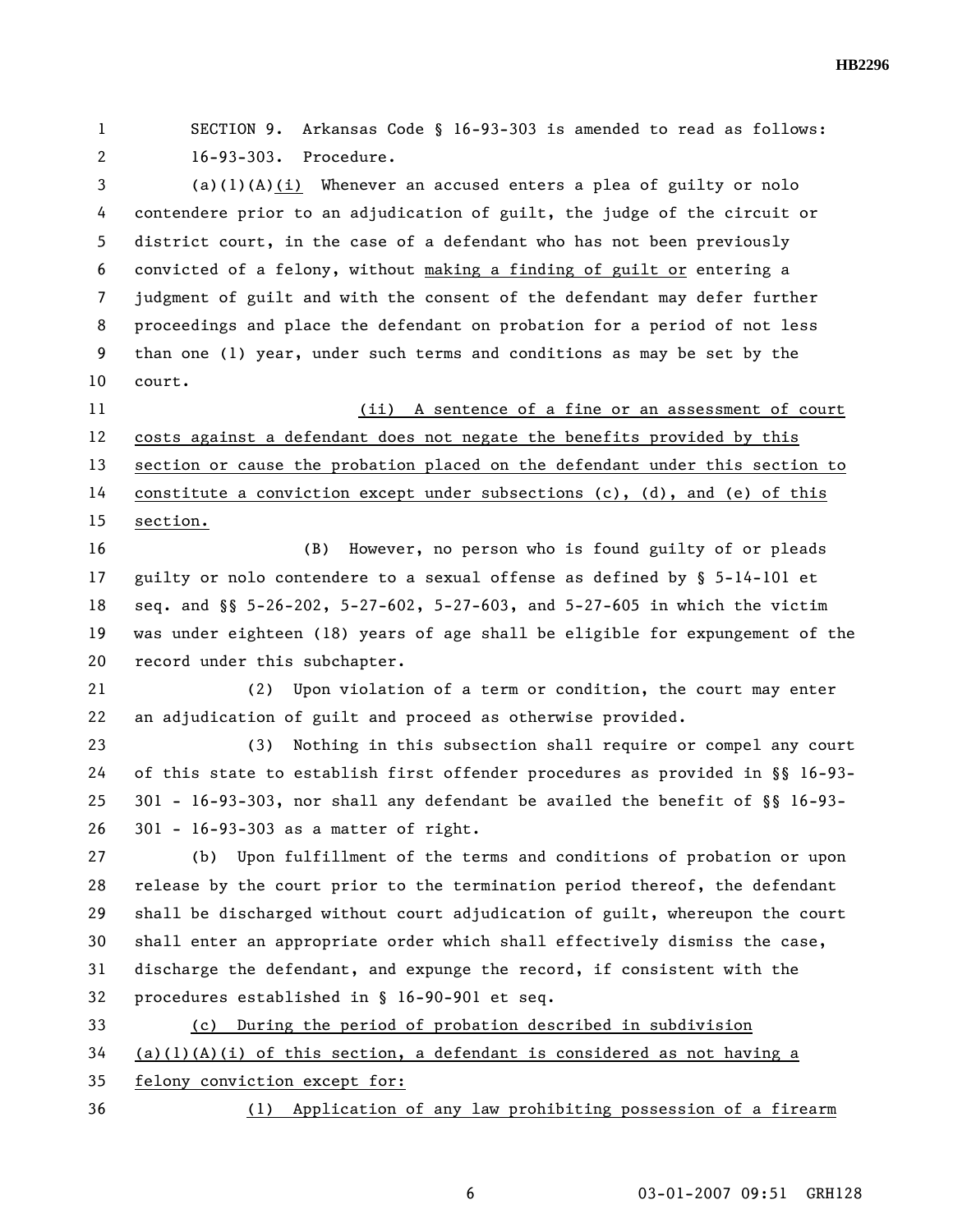| $\mathbf{1}$   | by certain persons;                                                             |  |  |
|----------------|---------------------------------------------------------------------------------|--|--|
| $\overline{c}$ | (2) A determination of habitual offender status;                                |  |  |
| 3              | (3)<br>A determination of habitual offender criminal history;                   |  |  |
| 4              | Sentencing as a habitual offender; and<br>(4)                                   |  |  |
| 5              | (5) A purpose of impeachment as a witness under Rule 609 of the                 |  |  |
| 6              | Arkansas Rules of Evidence.                                                     |  |  |
| $\overline{7}$ | After successful completion of probation placed on the defendant<br>(d)         |  |  |
| 8              | under this section, a defendant is considered as not having a felony            |  |  |
| 9              | conviction except for:                                                          |  |  |
| 10             | A determination of habitual offender status;<br>(1)                             |  |  |
| 11             | A determination of habitual offender criminal history;<br>(2)                   |  |  |
| 12             | Sentencing as a habitual offender; and<br>(3)                                   |  |  |
| 13             | $(4)$ A purpose of impeachment as a witness under Rule 609 of the               |  |  |
| 14             | Arkansas Rules of Evidence.                                                     |  |  |
| 15             | The eligibility to possess a firearm of a person whose record has<br>(e)        |  |  |
| 16             | been expunged and sealed under this subchapter and § 16-90-901 et seq. is       |  |  |
| 17             | governed by § 5-73-103.                                                         |  |  |
| 18             |                                                                                 |  |  |
| 19             | SECTION 10. Arkansas Code § 16-93-1202(10), concerning the definition           |  |  |
| 20             | of target group, is amended to read as follows:                                 |  |  |
| 21             | (10)(A)(i) "Target group" means a group of offenders and                        |  |  |
| 22             | offenses determined to be, but not limited to, theft, theft by receiving, hot   |  |  |
| 23             | checks, residential burglary, commercial burglary, failure to appear,           |  |  |
| 24             | fraudulent use of credit cards, criminal mischief, breaking or entering, drug   |  |  |
| 25             | paraphernalia, driving while intoxicated, fourth or subsequent offense, all     |  |  |
| 26             | other Class C or Class D felonies which are not either violent or sexual and    |  |  |
| 27             | which meet the eligibility criteria determined by the General Assembly to       |  |  |
| 28             | have significant impact on the use of correctional resources, Class A and       |  |  |
| 29             | Class B controlled substance felonies, and all other unclassified felonies      |  |  |
| 30             | for which the prescribed limitations on a sentence do not exceed the            |  |  |
| 31             | prescribed limitations for a Class C felony and that are not either violent     |  |  |
| 32             | or sexual.                                                                      |  |  |
| 33             | (ii)<br>Offenders committing solicitation, attempt, or                          |  |  |
| 34             | conspiracy of the substantive offenses listed above in subdivision $(10)(A)(i)$ |  |  |
| 35             | of this section are also included in the group.                                 |  |  |
| 36             | For the purposes of this subsection<br>(iii)                                    |  |  |

7 03-01-2007 09:51 GRH128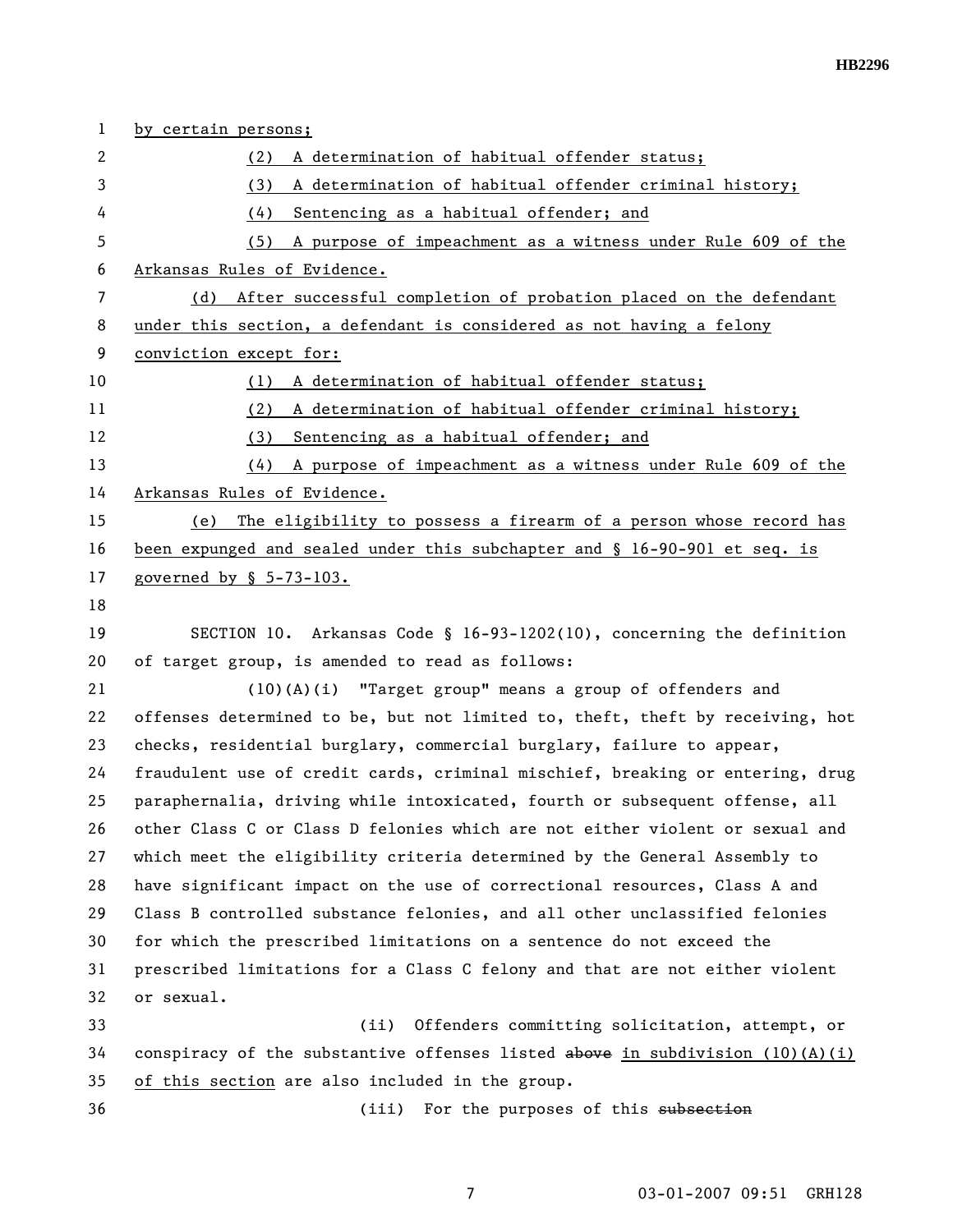1 subdivision, "violent or sexual" includes all offenses against the person 2 codified in § 5-10-101 et seq., § 5-11-101 et seq., § 5-12-101 et seq., § 5- 3 13-201 et seq., § 5-13-301 et seq., and § 5-14-101 et seq., and any offense 4 containing as an element of the offense the use of physical force, the 5 threatened use of serious physical force, the infliction of physical harm, or 6 the creation of a substantial risk of serious physical harm. 7 (iv) For the purpose of an expungement or a sealing 8 of a record under § 16-93-1207, "target group" includes any misdemeanor 9 conviction except a misdemeanor conviction for which the offender is required 10 to register as a sex offender. 11 12 SECTION 11. Arkansas Code § 16-93-1206(b), concerning sentencing 13 alternatives available upon determination by a court that an offender is an 14 eligible offender and that placement in a community correction program is 15 proper, is amended to read as follows: 16 (b) Upon determination by the court that the offender is an eligible 17 offender and that placement in a community correction program is proper, the 18 court may utilize the following methods of placement: 19 (1)(A) Suspend the imposition of the sentence or place the 20 offender on probation, pursuant to  $\S$  5-4-104,  $\S$  5-4-201 et seq., and  $\S$ § 5-4-21  $301 - 5 - 4 - 311$  5-4-310. 22 (B) This sentence may be accompanied by assignment to a 23 community correction program for a designated period of time commensurate 24 with the goals of the program assignment and the rules and regulations 25 established by the Board of Corrections for the operation of community 26 correction programs. 27 (C) The trial court shall maintain jurisdiction over the 28 eligible offender sentenced in this manner with supervision outside the 29 confines of the specific programming provided by probation officers assigned 30 to the court; 31 (2)(A) In the event a person sentenced under subdivision (b)(1) 32 of this section violates any terms or conditions of his or her sentence or 33 term of probation, revocation of the sentence or term of probation shall be 34 consistent with the procedures established by law for the revocation of 35 suspended imposition of sentence or probation. 36 (B) Upon revocation, the court of jurisdiction shall

8 03-01-2007 09:51 GRH128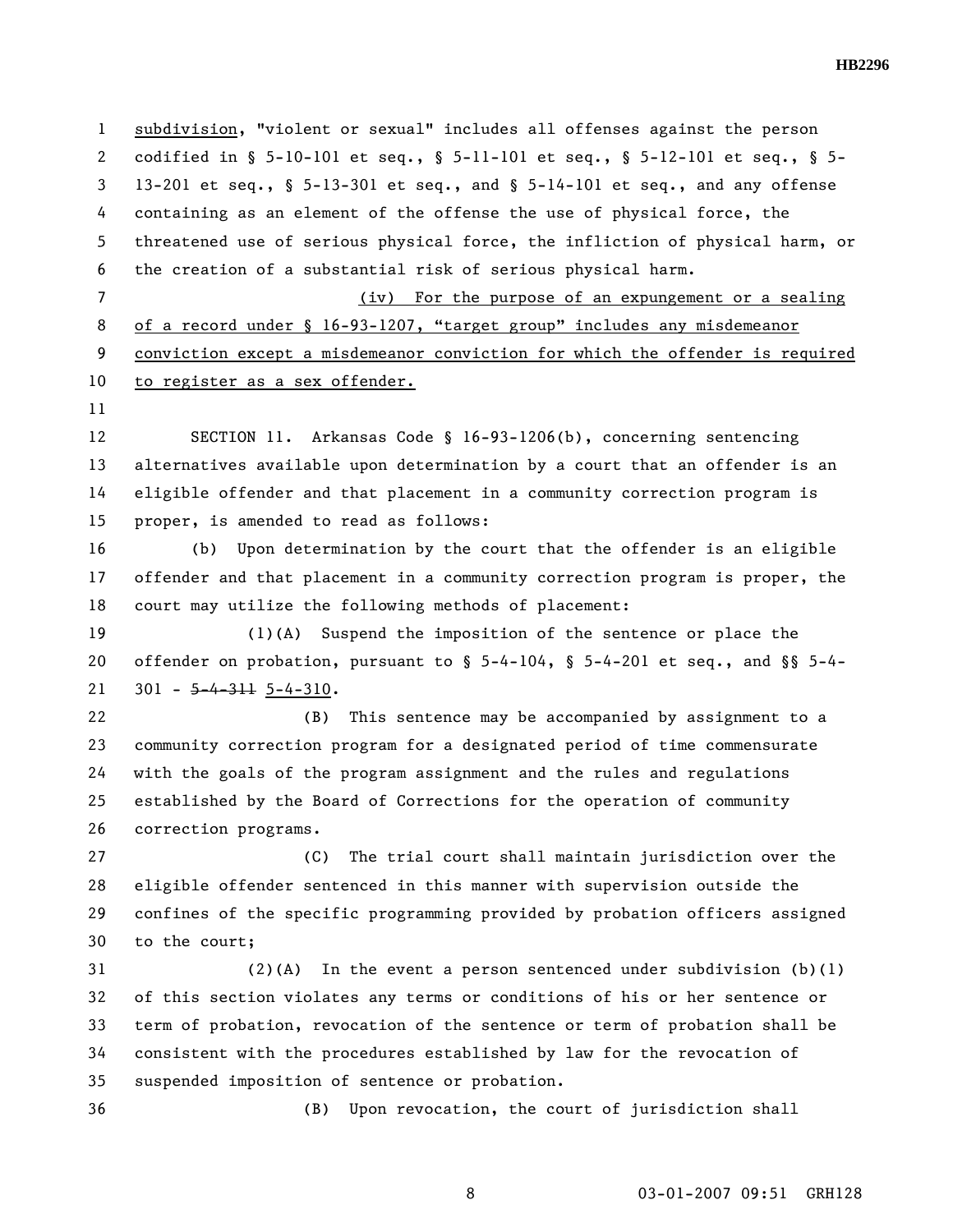1 determine whether the offender shall remain under the jurisdiction of the 2 court and be assigned to a more restrictive community correction program, 3 facility, or institution for a period of time or committed to the Department 4 of Community Correction. 5 (C) If committed to the Department of Correction, the 6 court shall specify if the commitment is for judicial transfer of the 7 offender to the Department of Community Correction or is a regular 8 commitment; and 9 (3)(A) Commit the eligible offender to the custody of the 10 Department of Correction pursuant to this subchapter for judicial transfer to 11 the Department of Community Correction subject to the following: 12 (i) That the sentence imposed provides that the 13 offender shall serve no more than two (2) years of confinement, with credit 14 for meritorious good time, with initial placement in a Department of 15 Community Correction facility; and 16 (ii) That the initial placement in the Department of 17 Community Correction is conditioned upon the offender's continuing 18 eligibility for Department of Community Correction placement and the 19 offender's compliance with all applicable rules and regulations established 20 by the board for community correction programs. 21 (B) Post-prison supervision shall accompany and follow 22 programming when appropriate. 23 24 SECTION 12. Arkansas Code § 16-93-1207 is amended to read as follows: 25 16-93-1207. Order of court. 26 (a) Upon the sentencing or placing on probation of any person under 27 the provisions of this subchapter, the sentencing court shall issue an order 28 or commitment, whichever is appropriate, in writing, setting forth the 29 following: 30 (1) That the offender is being: 31 (A) Committed to the Department of Correction; 32 (B) Committed to the Department of Correction with 33 judicial transfer to the Department of Community Correction; 34 (C) Placed on suspended imposition of sentence;  $\Theta$ 35 (D) Placed on probation under the provisions of this 36 subchapter; or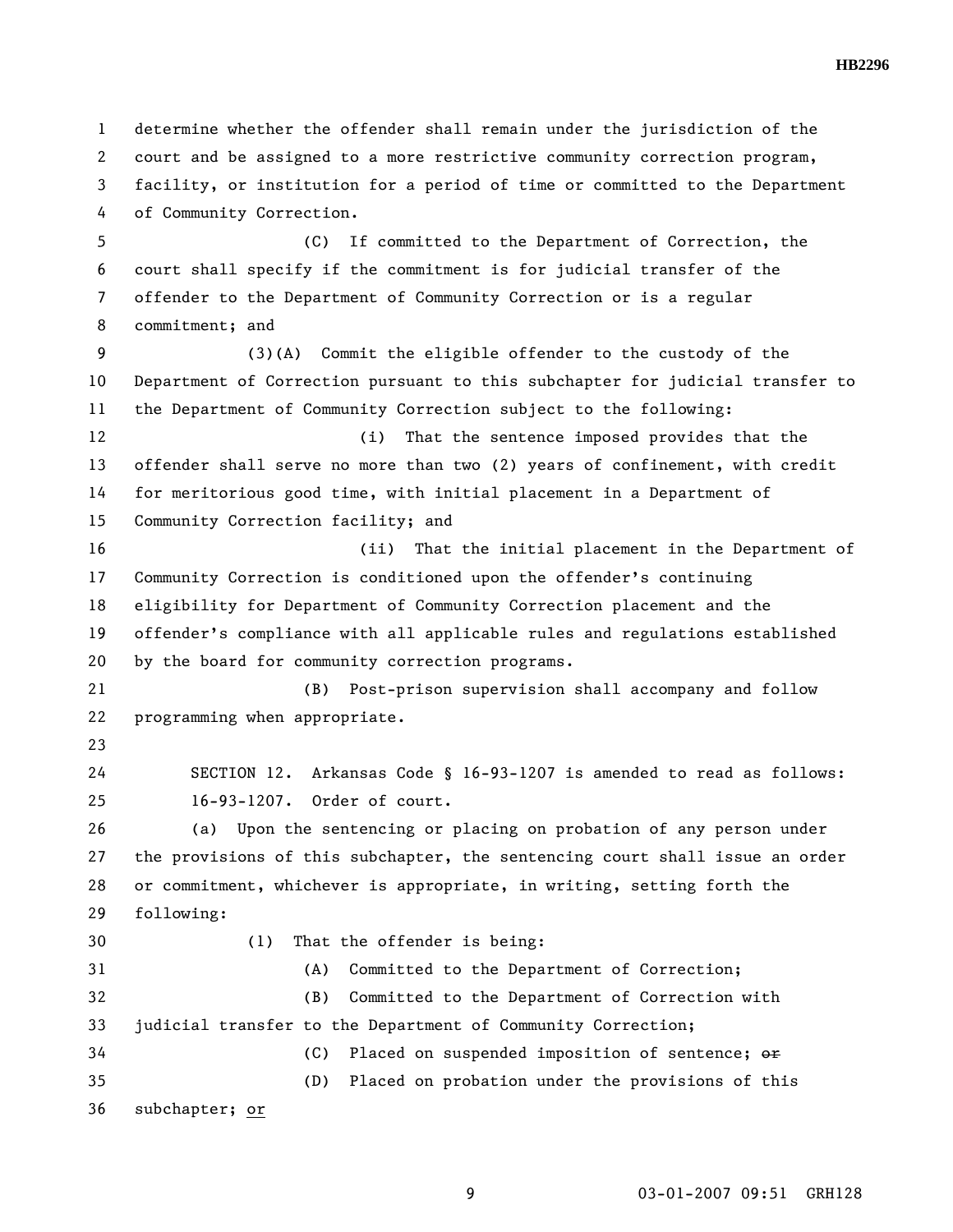1 (E) Committed to a county jail for a misdemeanor; 2 (2) That the offender has knowledge and understanding of the 3 consequences of the sentence or placement on probation and violations 4 thereof; 5 (3) A designation of sentence or supervision length along with 6 community correction program distinctions of that sentence or supervision 7 length; 8 (4) Any applicable terms and conditions of the sentence or 9 probation term; and 10 (5) Presentence investigation or sentencing information, 11 including, but not limited to, criminal history elements and other 12 appropriate or necessary information for correctional use. 13 (b)(1) Upon the successful completion of probation or a commitment to 14 the Department of Correction with judicial transfer to the Department of 15 Community Correction or a commitment to a county jail for one (1) of the 16 offenses targeted by the General Assembly for community correction placement, 17 the court may direct that the record of the offender be expunged of the 18 offense of which the offender was either convicted or placed on probation 19 under the condition that the offender has no more than one (1) previous 20 felony conviction and that the previous felony was other than a conviction 21 for: 22 (A) A capital offense; 23 (B) Murder in the first degree, § 5-10-102; 24 (C) Murder in the second degree, § 5-10-103; 25 (D) First degree rape, § 5-14-103; 26 (E) Kidnapping, § 5-11-102; 27 (F) Aggravated robbery, § 5-12-103; or 28 (G) Delivering controlled substances to a minor as 29 prohibited in § 5-64-701(a)(2) [repealed] 5-64-410. 30 (2) The fact that a prior felony conviction has been previously 31 expunged shall not prevent its counting as a prior conviction for the 32 purposes of this subsection. 33 (3) The procedure, effect, and definition of "expungement" for 34 the purposes of this subsection shall be in accordance with that established 35 in § 16-90-901 et seq. 36